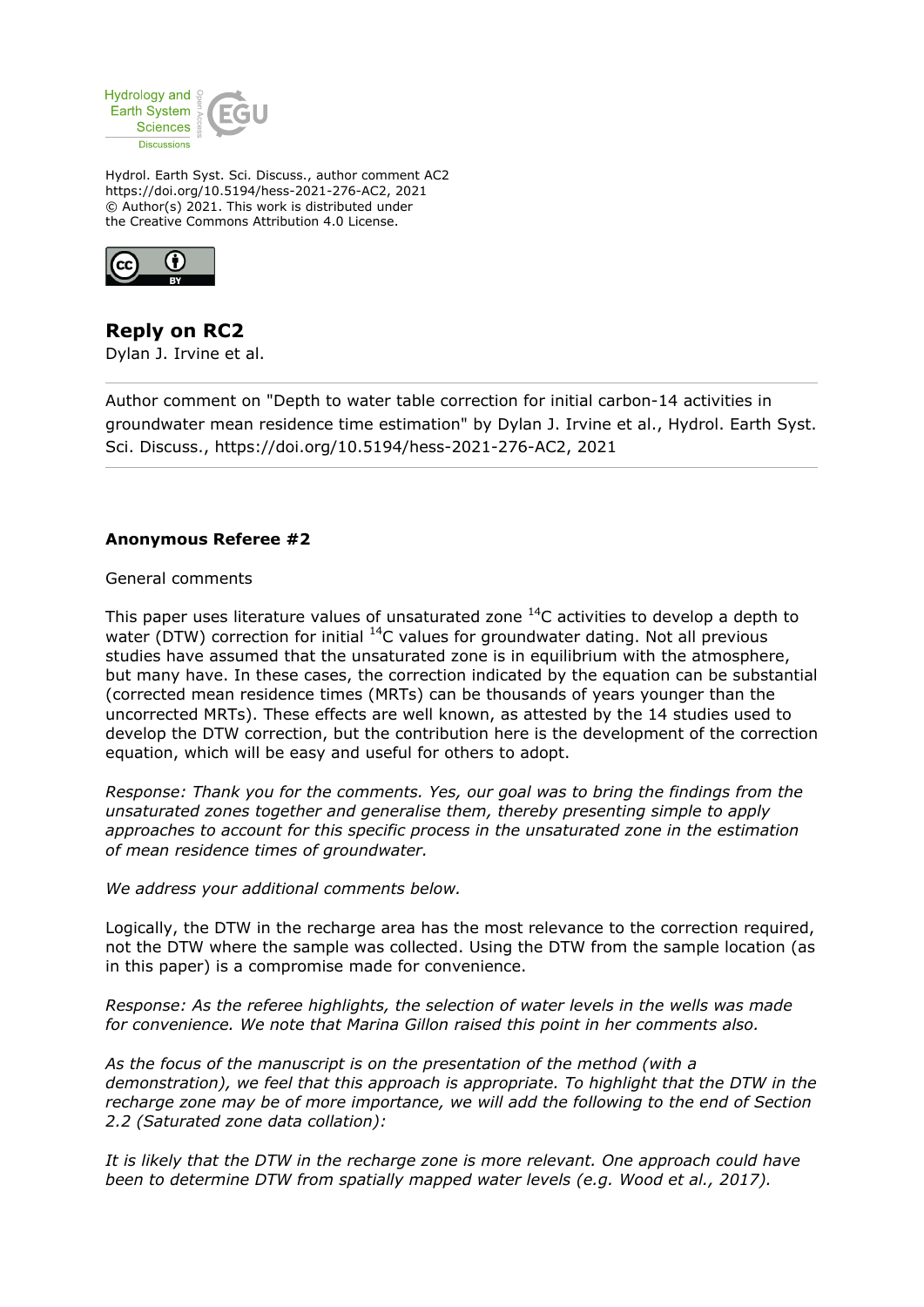*Nonetheless, the simple approach to estimate DTW from the sampled wells allows for a demonstration of the methods outlined here.*

*We will also further discuss the implications of using DTW from a sample well, relative to the recharge zone (where the water table is expected to be closer to the surface):*

*The example applications presented here used the DTW at the sampling well was used to estimate the 14Ci values. These DTW values are likely greater than the DTW at the recharge zone, at the time of recharge, leading to minor over-corrections of 14Ci values from Eqs. 2-4. For example, for Well ID 7022-128 (Sample ID = 16, Clgw = 13.35 pmC, DTW = 27.47 m, see Table S3) the MRT using Eq. 2 was 13,180 y. If the DTW was assumed to be 5 m shallower (22.47 m), the MRT increased to 13,880 y (700 y, or*  $\sim$ *5%). Given that Eqs. 2-4 are straightforward to implement, the impact of uncertainty on the DTW could be easily investigated.*

The paper makes the implicit assumption that only the residence time in the saturated zone is of interest. Time spent passing through the unsaturated zone in the recharge zone presumably is assumed to be negligible or of no interest (which of these is not specified as this issue is not mentioned in the paper).

*Response: It is true that groundwater recharge is not instantaneous. However, the timescales of infiltration through the unsaturated zone is likely to be a few weeks to a few years, which is short relative to the several thousand-year time frame of 14C residence times that are typical of many aquifers. We will note this in the revised version.*

The authors have adopted a very simplified MRT estimation procedure, which they label "conventional". It is hardly conventional, since it ignores (1) the recent history of  ${}^{14}C$ activity in the atmosphere due to nuclear weapons testing (instead they assume a uniform atmospheric activity), (2) the input of  $^{14}$ C-free carbon from the aquifer matrix (i.e. they assume  $q = 1$ ), and (3) groundwater dispersion producing a distribution of residence times in the sample (in effect assuming piston flow). I think it could be described better as "simplified". However, as an exercise to illustrate the application of the correction equation it is reasonable.

*Response: The use of the term 'conventional' to describe the assumptions highlighted by the referee is commonplace in hydrogeology. To address this comment, we will insert the phrase "so-called" into the first description of conventional ages and add an additional reference to clarify our use of 'conventional' in this context. The relevant sentence in paragraph two of the introduction would read:*

*This approach yields so-called conventional radiocarbon ages in years Before Present (BP) where 1950 AD = 0 years BP (Clark and Fritz. 1997; Plummer and Glynn, 2013; Cartwright et al., 2020).*

The paper is well organised and succinct, but possibly too succinct in parts making it unnecessarily difficult to understand. (e.g. The caption of Fig. 6 is very unhelpful. The symbol  $A_0$  from the caption is not used in the text.)

*Response: We will replace A0 with Ciq (to be consistent with the text). To ensure that the purpose of Figure 6 is clear, we will clarify and expand the caption to:*

*Figure 6: Maximum difference in calculated MRT (y) where Ciq on the x-axis is used, relative to the case where it is assumed to be 100 pmC. Secondary x-axis shows indicative water depths that correspond to 14Ciq values shown on the lower x-axis according to Eq. 2.*